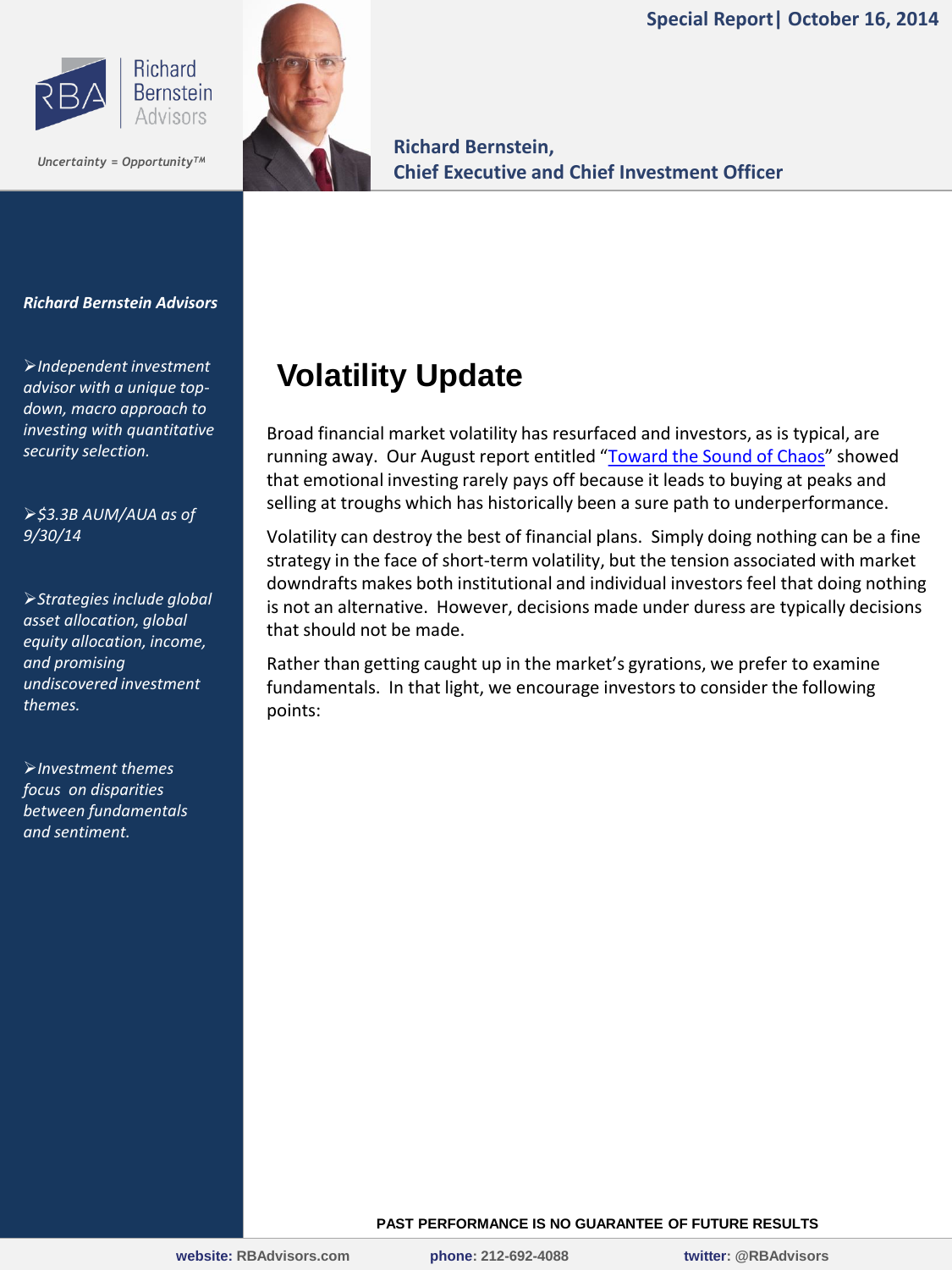

- 1) Initial jobless claims, a very good leading indicator of the economy, recently hit a 14 year record low. Employment might not be robust, but it continues to meaningfully improve.
- 2) The 2014 budget deficit was just reported at 2.8% of GDP. It wasn't that long ago that people were comparing the US fiscal situation to Greece's. The recent budget data clearly demonstrate that such fear mongering was unjustified.
- 3) Although deflation is the topic of the day, the Core Crude Material PPI just hit its highest rate since December 2011. That's important because this measure of pricing is very highly correlated to profits growth, and the most recent reading suggests investors might be underestimating future profits growth.
- 4) Many investors are concerned about growth outside the US as evidenced by the weakness in copper and other commodities. However, smaller capitalization stocks usually have less exposure to non-US economies than do larger capitalization stocks. Small stocks seem to have been indiscriminately sold, and there may be bargains within this group.
- 5) Gasoline has become significantly cheaper. That often happens when the economy is weakening because demand weakens, but employment continues to improve and demand is healthy. Improving employment and lower gasoline prices seems very bullish to us.
- 6) Interest rates have fallen as employment as improved. The odds seem high that this mix will be good for housing and the associated multiplier effects.
- 7) Tax revenues continue to increase. That's partially behind the smaller budget deficit, but it is also positive for municipal finance.
- 8) Turmoil and uncertainty around the world seems constructive for our American Industrial Renaissance theme. US-based industrials are likely to continue to gain market share.
- 9) Volatility almost always signals a change in leadership. Maybe there is more risk to the "disruptor" stocks than investors believe?
- 10) The combination of a strong dollar and falling inflation expectations typically is a bad environment for gold, but a good one for financial assets.

It's certainly true that the eventual outcome of the Ebola scare will not be known for some time, and that could weigh on the financial markets. However, it seems hard to characterize the disease as a black swan when it is in the news every few minutes.

## **Follow the fundamentals, and remember RBA's motto:** *Uncertainty = OpportunityTM*